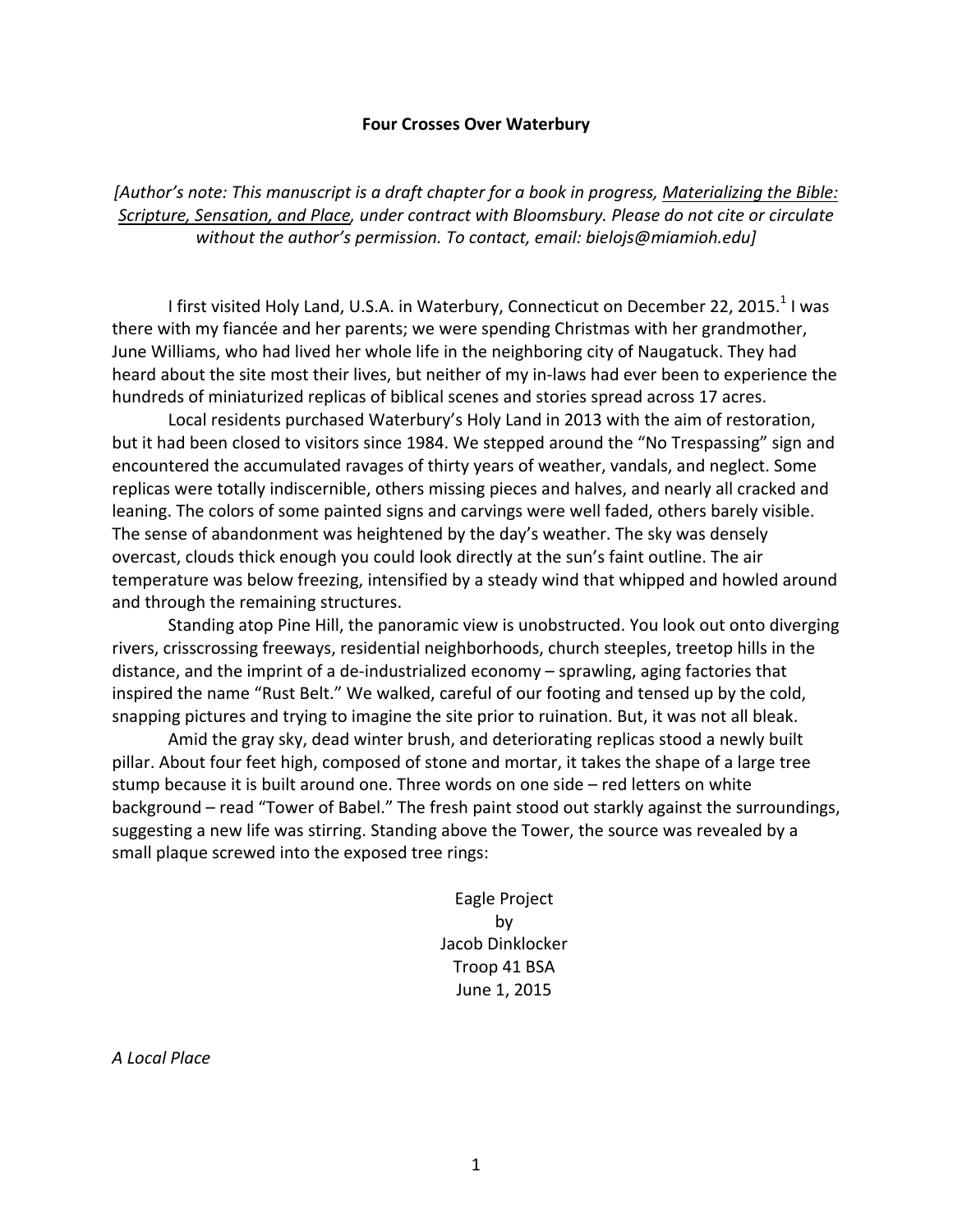Sites like Holy Land, U.S.A. are an often-written about, often-photographed presence on the U.S. landscape. Public discourse is dominated by two interpretive frames: *kitsch* and *folk* art. In the *kitsch* frame these sites are gawked at, objects of bemusement and/or ridicule. They are spectacles, oddities, fascinating for their utter strangeness. They appear regularly in books like Weird New *England* (2005: 237). A popular travel guide, *Roadside America* (1986), describes Holy Land, U.S.A. as a "post-nuclear, *Road Warrior* vision of the Holy Land. Most of the rambling spread consists of impenetrable assemblages of junk" (154). In November 2002, the site was spoofed by Stephen Colbert on *The Daily Show*. In his characteristic style, Colbert dons a tan cargo vest to explore "a religious Epcot." In the kitsch frame, such sites are fun to engage with, but worthy of lampooning not aspiration.

A second way to understand such sites is to attribute the status of *folk art*. This frame circulates less widely and resonates in a more specialized register. In this frame, sites like Holy Land, U.S.A. have value because they represent the creative work of a "folk," visionary," or "outsider" artist. The preferred term varies, but the spirit remains: someone who expresses their artistic vision through unpredictable media and without formal training. The subject matter is far less important than the location, the style, and the relation between the artist's work and their biography (cf. Promey 2018). *The Clarion*, published by the American Folk Art Museum, featured a profile of Holy Land, U.S.A. soon after its peak popularity. While critical of the theology, the author praised the artistry: "I felt that I was sharing an inner-vision made real, a manifestation of a man's lifelong dream come true and it was this feeling that made me exclaim that surely this was the real thing" (Ludwig 1979: 31).

These frames work for audiences because they render sites sensible in particular ways: valued for parodic or artistic worth. These frames also perform some erasure; that is, they obscure or make invisible other forms of value. Each in their own way, *kitsch* and *folk art* extract sites from their local resonances. I concluded the opening vignette with a Boy Scout's contribution as an example of how sites are locally valued, invested in by community members and emerging from collective labor (devotional and otherwise). The following sketch of Holy Land, U.S.A. follows suit, demonstrating the necessity of an alternative interpretive frame, one attentive to the local significance of Waterbury's Holy Land.

## **Waterbury's Holy Land**

The site that was eventually named Holy Land, U.S.A. was envisioned by a man named John Greco. Born in Waterbury in 1895 to Italian immigrants, he was part of the working-class, the son of a shoemaker. His family returned to Italy for part of his youth, returning to Waterbury when he was 13. Born into a devout Roman Catholic family, John initially sought the priesthood before health concerns forced a change. He graduated from Yale Law School and started a practice in Waterbury. Part of the lore around Greco is a lifelong loyalty to Waterbury's poor, providing discounted or free legal help as needed. He remained a committed Catholic his entire life and prior to starting Holy Land he founded two Catholic evangelist organizations: one focused on street preaching and one (anticipating the culture wars to come) focused on "putting Christ back into Christmas."<sup>2</sup> These organizations traveled outside the region and his efforts with them earned him broader recognition (in 1957, for example, he was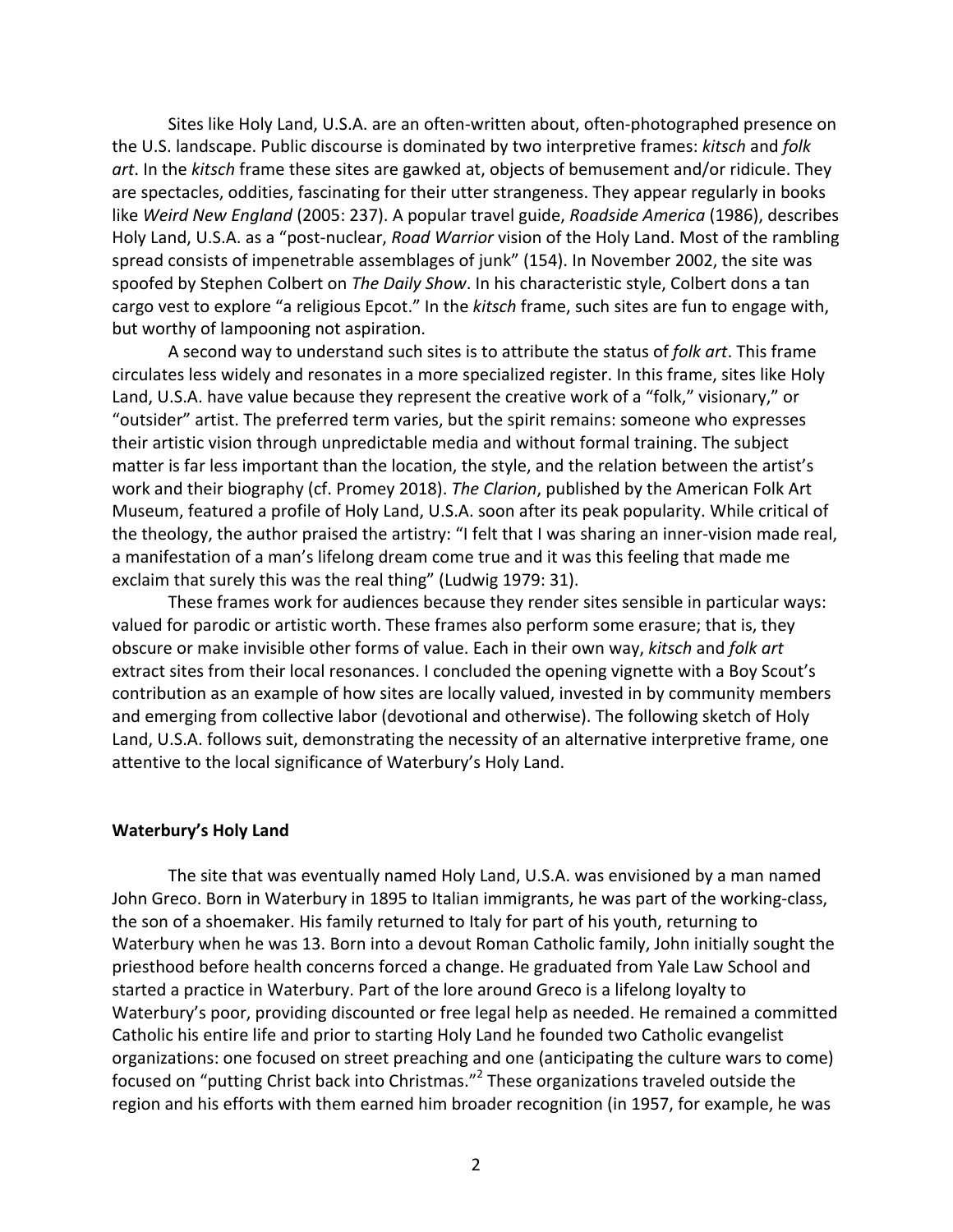named a Knight of Saint Gregory by Pope Pius XII). But, the local memory of Greco is centered on his enduring bond with Waterbury: born there, returned there, lived there, served there, created there, died and buried there.

#### *1956-1984*

Greco was 61 years old when Waterbury's Holy Land began. It was October 1956, and with the help of volunteers from his evangelist group they installed the first of four crosses that would stand onsite. Archival sources report varying heights, from 20 to 35 feet, though all emphasize the use of light to make the cross visible at night from the city below. A local sign maker, Ralph Giuliano, designed the cross, which included a series of neon tubes. They emitted a bright glow, and were interchangeable to follow the colors of the liturgical calendar. It was a community effort, Giuliano remembers: "Three was no money involved, it was all, you know, everybody chipped in. $"$ <sup>3</sup>

Greco's inspiration for creating the site also varies. In one version, he was moved by a friend's description of seeing the Mount Royal Cross on a trip through Montreal.<sup>4</sup> In another, Greco drew from his experience as a traveling evangelist teaching youth in the Civilian Conservation Corps, and the success of visual aids to arrest attention.<sup>5</sup> A third story recalls the popularity of nativity scenes his evangelist organization created for Waterbury and other cities at Christmas time, and the idea of a permanent, more elaborate biblical representation.<sup>6</sup> A final version centers on landscape affinities between Pine Hill and biblical stories. Greco described it this way in one news interview: "Everything in the Bible took place on the heights and all the cities were built on the heights. The laws of Moses came on the heights, Christ preached his first sermon on a mount, and he died on a mountain. All these things took place on a hill like we have here."<sup>7</sup>

A lone cross on a hilltop was never the plan, and in December 1958 the first series of Greco's miniature replicas opened for public touring. Initially called Bethlehem Village, later changed to Bible Land, and finally Holy Land, U.S.A., the replicas grew to over 200 structures. Arranged in no particular narrative sequence, and interspersed with hand-painted signs of biblical quotes, people in biblical dress, and animals mentioned in the Bible were scenes from the Hebrew Bible/Old Testament (e.g., Garden of Eden), Catholic tradition (e.g., Scala Sancta), and primarily the New Testament (e.g., the Bethlehem Inn where Mary and Joseph were refused). One of the last additions was an exhibit donated from the Vatican Pavilion at the 1964-65 New York World's Fair.

With the exception of the Vatican Pavilion donation, Waterbury's Holy Land is a mélange of discarded materials. No single archival source lists every material used, but the following inventory emerged from reading across sources: plaster, concrete, statues of saints, pews, and stained glass from churches, lumber, tin, plastic sheeting, plastic plants, marble, chicken wire, stone, brick, scrap metal, aluminum, copper, cement, radio and television cases, hand rails, soup pots, stovepipes, mannequins, tires, oil drums, window frames, bathtubs, freezers, water heaters, ashcans, and a mobile home trailer.

The *kitsch* and *folk art* frames celebrate the transformation of this "motley detritus."<sup>8</sup> In the former it is part of the gawking, in the latter it is an integral element of a visionary art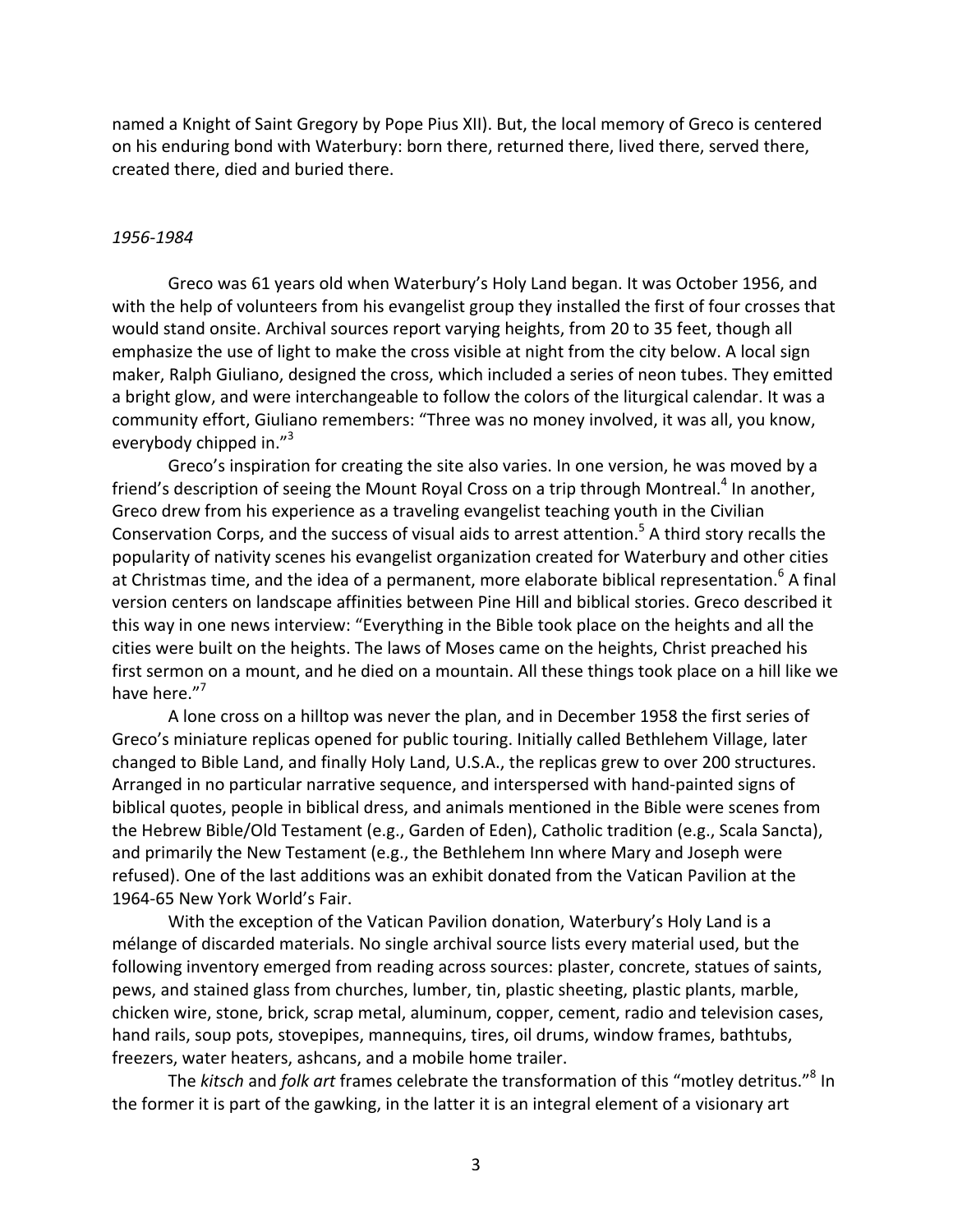environment. Alternatively, we can understand this materiality as part of the bond between site and city. Waterbury's Holy Land was, quite literally, built from the stuff of Waterbury. Frank Davino  $-$  a friend of Greco, urban planner for the city, and longtime advocate for the site's preservation – described it this way: "A good 35 percent, maybe 40 percent or more, of all the material up there came from the house and buildings, factories, that we tore down during the course of the urban renewal process."<sup>9</sup>

In 1969, a taller cross was installed and the subsequent years saw the site at its tourist zenith. An August 1971 story reported 2,000 visitors a week during the summer months and a May 1974 story reported a peak of 44,000 annual visitors.<sup>10</sup> The site was always open eight months a year (April through December), and news reports emphasized the excited busyness of tour busses queuing to navigate the hill's ascent. These stories also emphasize the diversity of visitors: Catholic and non-Catholic, from multiple states, youth and older adults, African Americans, whites, and immigrants from various places. Remembering her first visit in 1976, historian Mary Baine Campbell recalled "Salvadoran, Filipino, and Haitian immigrants, on actual pilgrimages from New York City, Newark, and Hartford." $11$ 

The first account of troubles comes in 1977. In the course of a year brush fire destroyed the Garden of Eden display, a road closure due to highway expansion confused and turned away would-be visitors, and the first of what would be many vandalism cases was reported. The number of annual visitors declined to 20,000 and Greco, then 82, was increasingly unable to maintain his levels of physical care for the site.<sup>12</sup> By the time *The Clarion* profile was published, its author described the site as being "in virtual ruin" (Ludwig 1979: 39).

Holy Land, U.S.A.'s decline closely parallels the economic decline of Waterbury, another bond between site and city. From the Civil War through World War II, Waterbury rose to industrial prominence, leading the nation in brass manufacturing.<sup>13</sup> This attracted an ethnically diverse workforce, and the city developed a working-class culture known for immigrant enclaves. When World War II ended, factories attempted to maintain production levels, but commercial interests could not maintain the wartime pace. By 1950, factory jobs were being eliminated that would not come back. This coincided with automation, the relocation of labor domestically and globally, industry diversification (away from brass and toward metals like aluminum), and an aging infrastructure that was costly to sustain. By 1980, fewer than 5,000 factory jobs remained of the 50,000 that were available during WWII.

### *1984-2013*

In April 1984, the original Holy Land, U.S.A. was closed for the first time in its history. Greco hoped to re-open the site after making repairs, but volunteer labor was scarce and fundraising efforts yielded little. Greco died in March 1986, leaving the site without a visionary leader. In 1980, he had willed the site to a Catholic order of nuns, the Religious Teachers Filippini, who began staffing two sisters onsite in 1972. The Filippini Sisters are treated ambivalently in news stories. In some reporting, they are dedicated custodians who cared for Greco in his later years and did everything they could to help the site survive. In other cases, they are neglectful of the site and resistant to any creative way of reviving it.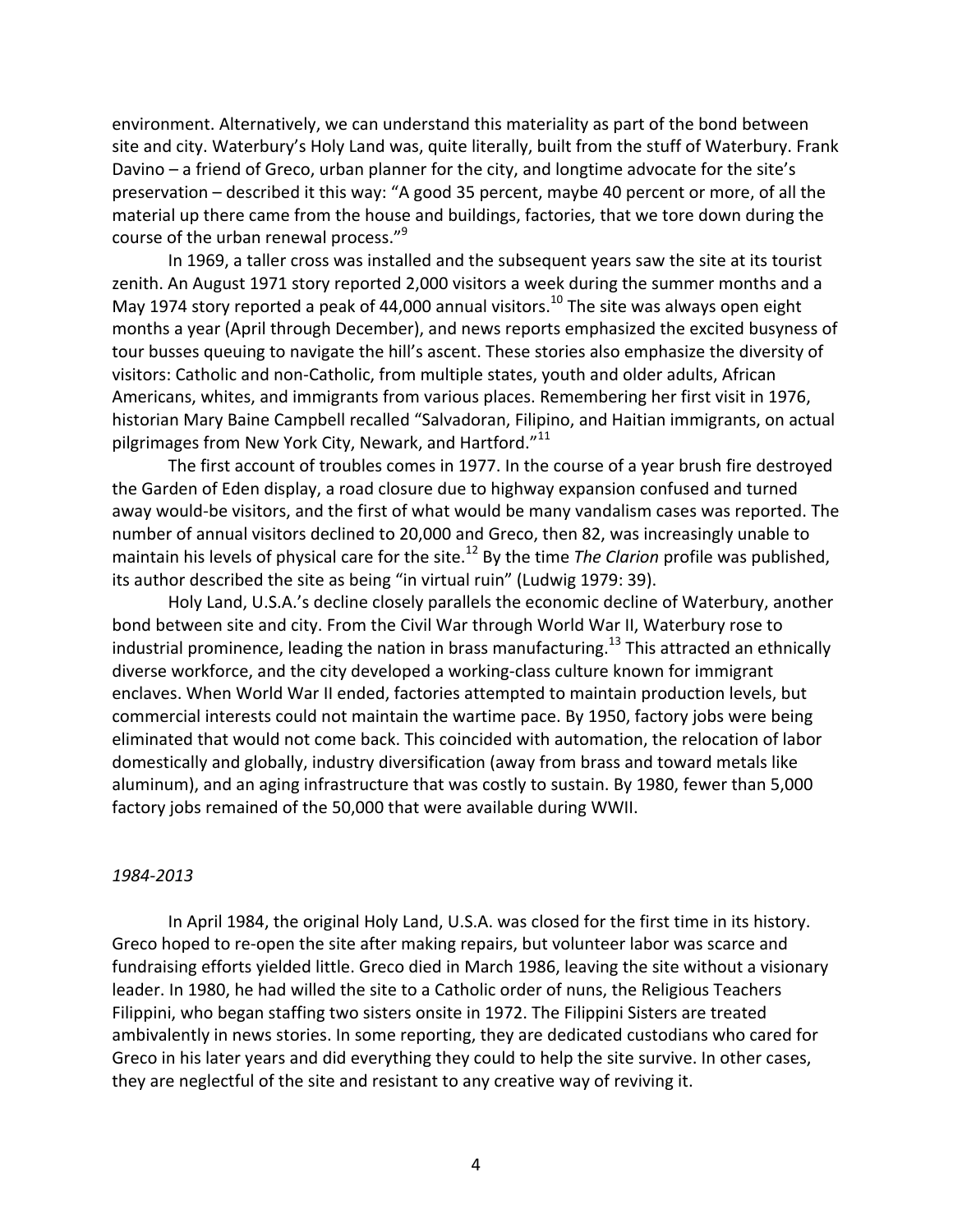After Greco's death, the replicas decayed, vandalism and theft increased, and the site developed a local reputation as seedy. An attempt in 1988 to demolish portions of the site was halted only by a group of protesters who placed their bodies in front of bulldozers.  $^{14}$  The Committee to Preserve Holy Land was formed at this time, and received support from artists committed to the site's *folk art* value.<sup>15</sup> The Committee reported nearly 3000 signatures in an August 1988 letter to the Museum of American Folk Art.

The rallying support of local residents and folk art advocates impeded any large-scale destruction, but did not generate the support needed for significant restoration. The site continued to decay and its reputation worsened, fueled by the sad event of a murdered body being stashed onsite in 1988.<sup>16</sup> The next renewal effort came in 2000, led by a local retired priest and backed by the Hartford Archbishop. Despite an initially optimistic tone, the effort was characterized as "failed" by 2005.<sup>17</sup> This was not the first time Holy Land, U.S.A. had received support from the Archdiocese, previous Archbishops had blessed new additions created by Greco.<sup>18</sup> The relationship between the site and the Archdiocese is yet another case of ambivalence. While moments of legitimation occur, no financial help was provided during post-1984 fundraising campaigns and diocesan representatives would sometimes distance "the Church" from the site, saying once that it did "not reflect contemporary Christian thought."<sup>19</sup>

By 2008, the 1969 cross had become unstable and the Sisters organized to replace it with a third iteration. Again blessed by the Archbishop, it was shorter, thinner, and lit by exterior spotlights rather than illuminated from within. The 2008 cross was widely rebuked by local residents. A *Republican-American* story derided the cross as "wimpy," failing "to have a presence" or make a "real statement in the environment it touches."<sup>20</sup> A local resident wrote a letter to the editor offering "kudos" to the story's writer "for having the guts to report what almost everyone in the Greater Waterbury [area] has been thinking."<sup>21</sup> Four years later the sentiment lingered. A city resident bemoaned the new cross and remembered growing up in an immigrant household near Pine Hill. Her father, a Muslim from Kosovo, loved the cross because it symbolized "religious freedom." For her, the "two toothpicks on a hill" did not have the same landmark affect: "Paris has the Eiffel Tower; London has Big Ben; New York has the Statue of Liberty; and Waterbury had the cross."<sup>22</sup>

The site's reputation worsened tragically in July 2010 when a 16-year old girl was raped and murdered onsite. This prompted some to call for a total razing, to transform the abandoned site into a public park.<sup>23</sup> This tragedy also prompted the Sisters to list the land for sale. They set the initial price at \$775,000, over a million dollars less than the city's assessed value, and for two years multiple bidders came forward only to be rejected, including a \$200,000 cash offer from a group organized by Frank Davino.

## *2013-present*

In June 2013, the Sisters agreed to a sale of \$350,000, with the proviso that the site be guaranteed to remain as Holy Land, U.S.A. in perpetuity. The buyer was a private non-profit, led by the city mayor and a local business owner. The story the mayor tells most often is that the idea traces to his 2011 election campaign. He repeatedly encountered requests from older adults to restore the cross, perhaps requests akin to the 2012 editorial quoted above.<sup>24</sup>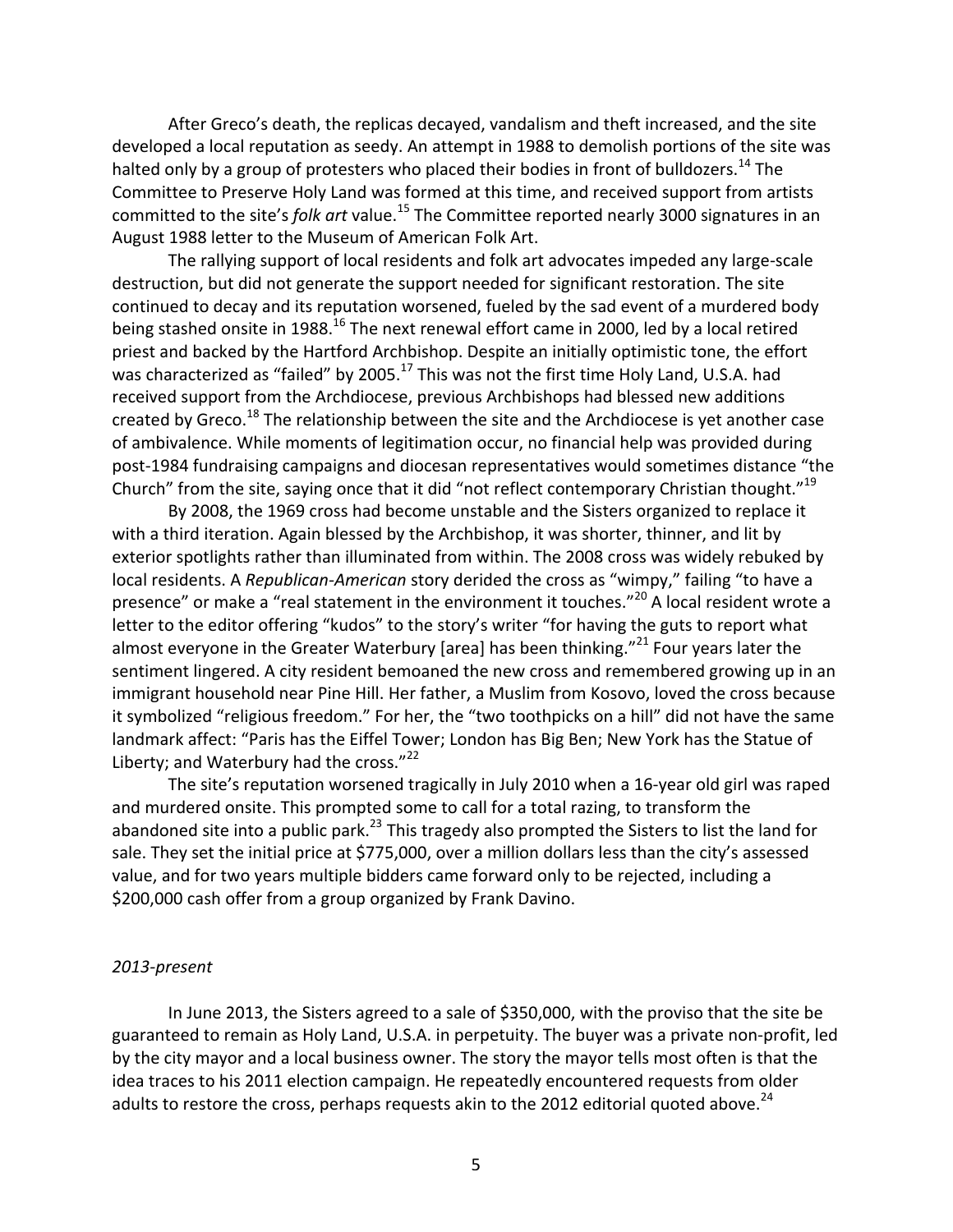The city response was overwhelmingly positive, but did not always speak in one accord. A July 2013 editorial recommended adding symbols to represent Jewish and Muslim citizens, a multi-cultural suggestion that was not explored. The newly formed non-profit did not have cash in hand, but raised the funds swiftly and closed the sale in October. By all accounts it was a broadly supported effort; over 900 contributors, from 46 towns in Connecticut and five states, giving between one dollar and \$100,000. By 2016, they had reported 4,500 contributors.<sup>25</sup>

Their first priority was to replace the 2008 cross. This fourth iteration would approximate the height of the 1969 cross and again be illuminated from within (though, with a technological upgrade, exchanging neon tubing for 5,000 LED bulbs). Like the 1956 cross, the 2013 cross designer was a Waterbury native with family ties to John Greco. Joe Pisani owns a steel fabrication company in Naugatuck and built the cross free of charge (an estimated \$375,000 gift). Pisani described it as a kind of generalized reciprocity, as it was Greco who helped his father secure citizenship free of charge. The site was dear to his family growing up, especially his mother, who he honored by placing her rosary beads in the concrete pedestal that supports the new cross. $26$ 

The cross was lit on December 22, 2013, a ceremony attended by 1,000 city residents. For many, the site's revival was an emotionally charged process. A priest speaking at a dedication mass for the new cross choked back tears when describing its significance: "I came back from a few tours in Vietnam. I flew into Bradley airport. My father picked me up and we came into Waterbury. I saw the cross; I was home again. The fact that it's up again in the glory that it was, is so important to the people of this city."<sup>27</sup> Many of the stories leading up to, and reporting on, the December lighting ceremony quoted residents who fondly recalled memories of experiencing the original Holy Land, U.S.A. during its peak years: picking blueberries on the hillside, helping Greco care for the replicas, taking pictures onsite after First Communions and Confirmations, having Sunday picnics onsite after church, and walking the pathways in prayerful meditation.

As of January 2020, the non-profit has not yet re-opened the park, but in the years after the cross lighting they have organized several events to attract people and attention. Three public masses have been held (September 2014, August 2018, and April 2019). The Hartford Archdiocese again lent its approval, with the Archbishop presiding over the August 2018 mass. Two of the masses were held in honor of another Waterbury native, Father Michael McGivney, who founded the Knights of Columbus. McGivney is under papal consideration for sainthood, and would be the first U.S.-born male saint. Like the revival of Holy Land, McGivney's cause has become a city cause. The other major event works in a more popular register. Beginning in July 2015, the city relocated its fireworks display from its traditional site at a public park to Holy Land, U.S.A. The same editorial writer who called for a multi-cultural display on Pine Hill seized this moment to remind *Republican-American* readers that this ritual is an opportunity for inclusion: "for Waterburians to get together in recognizing the site as public property, welcoming people of all religious and ethnic backgrounds."

In the *kitsch* and *folk art* frames, Holy Land, U.S.A. is remembered primarily as the work of a lone individual (respectively, Greco as eccentric zealot or Greco as dedicated artist). This erases the fact that for both Greco and for the new owners the labor of building and caretaking has always been a collective endeavor. Pisani donated the cross and numerous other hands have been at work. Land clearing and paving companies donated equipment and labor to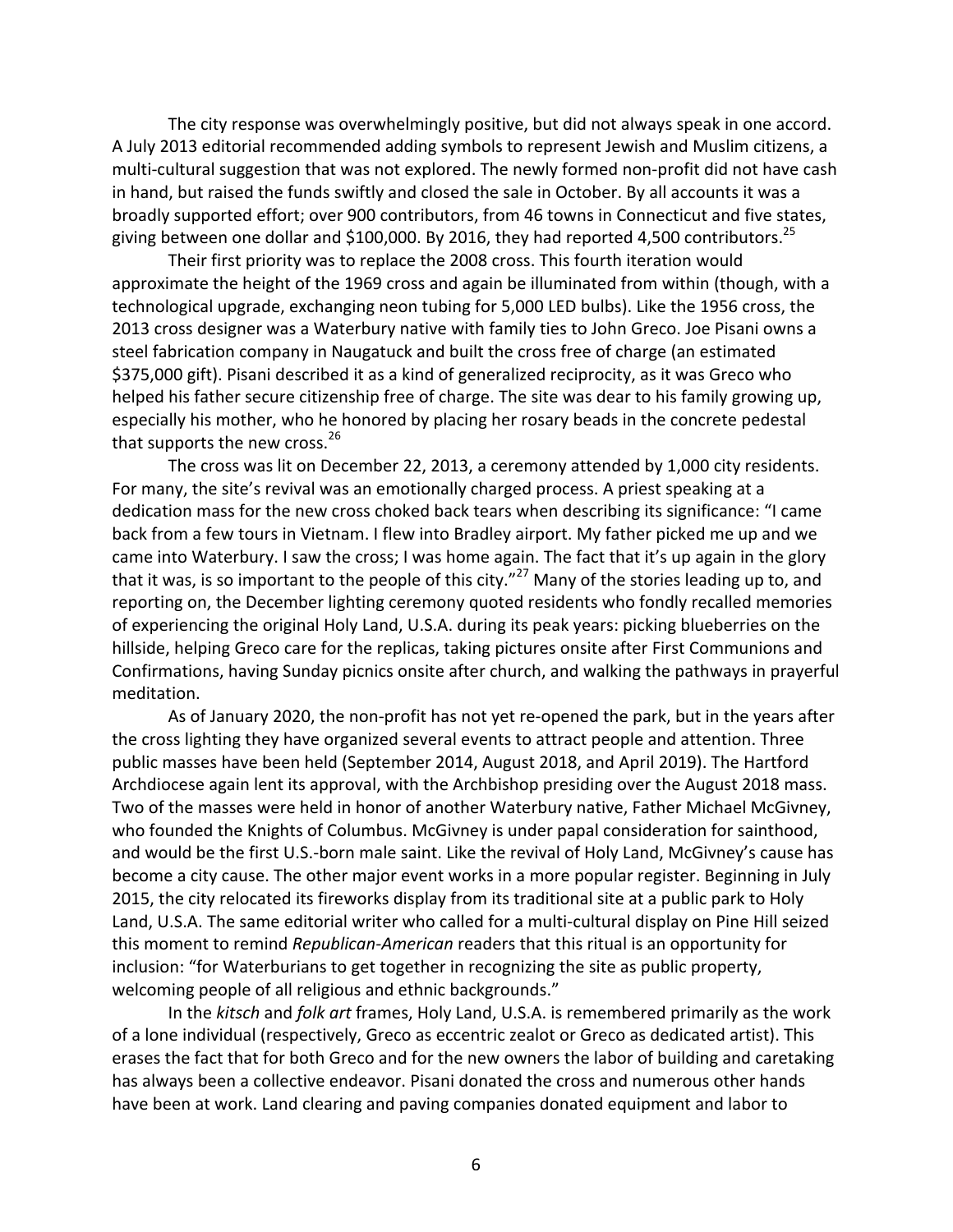building new roads onsite. The "Tower of Babel" is one of at least four Boy Scout contributions onsite. Another Eagle project rebuilt the base of an original statue made by Greco. "I wanted to do something that would last and contribute to Waterbury," the Scout said of his work.<sup>28</sup> In April 2019, a Catholic school teacher tweeted a photo of her students working together: "My  $6<sup>th</sup>$  grade teamed up with their 1<sup>st</sup> grade buddies to paint rocks for our beautify Holy Land Waterbury project. Middle school students will go to Holy Land tomorrow to clean." Numerous obituaries in the *Republican-American* post-2013 request that donations be made to "Holy Land USA – Waterbury" in lieu of gifts to families.

The relationship between site and city has been reciprocal. In April 2014, the cross was illumined blue to support National Autism Awareness Month, and in October 2018 it glowed pink for National Breast Cancer Awareness Month.<sup>29</sup> Along with acts of publicity and solidarity, some of the site has been re-distributed for continued use. Most notably, the much maligned 2008 cross found a new home in November 2019. A local Assemblies of God church transported, cleaned, and re-installed the cross in their parking  $\text{lot.}^{30}$  While it was the lesser of four crosses, it was still a piece of Waterbury's Holy Land.

## **Conclusion**

When John Greco was designing his initial series of miniature replicas he traveled to Palestine for the first time. He wanted to see the sites he sought to re-create at home. Like thousands of other pilgrims before and after him, he collected landscape items (rocks and soil) and he incorporated them into his Bethlehem Village. $31$  Creating a bond with scripture was always Greco's stated mission: "to open the Bible to the public" he would often say.<sup>32</sup> Like so many other sites discussed in this book, this is one framework for understanding the original Holy Land, U.S.A. - the affective intimacy produced through materializing the Bible. This chapter, though, is concerned with more than just the original Holy Land, U.S.A. It has taken up the life course of the site. The primary analytical aim has been to work against the erasure of local resonance, to draw out the significance not of Holy Land, U.S.A. as a tourist attraction, but of Waterbury's Holy Land as a localized place.

To fully apprehend Greco, we might also remember his identity as an Italian Catholic and the way his work fits within a cultural tradition of shrine creation (Sciorra 1989). And certainly, this story of four crosses resonates with scholarship on the symbolic power of crosses to shape landscapes (Kaell 2017). As Promey (2018) observes, the cross is effective as a form of display because it draws together a general yet unambiguous proclamation of religious identity with a ubiquitous cultural penchant for publicity. In her discussion of the cross at California's Salvation Mountain, Promey also notes that an appeal to the *folk art* frame draws attention away from the site's localized history and context, secularizing it for broader appreciation and use.

Whichever frameworks we prefer, we must keep visible the social dynamics by which Holy Land, U.S.A. came to symbolize local belonging. While plenty of heartfelt nostalgia and attachment is evident in the archival sources, my clearest sense of this has come from wife's grandmother, June. This chapter owes a great debt to her diligence in mailing me newspaper stories. She would often include a short note with the clippings, expressing her hopes for the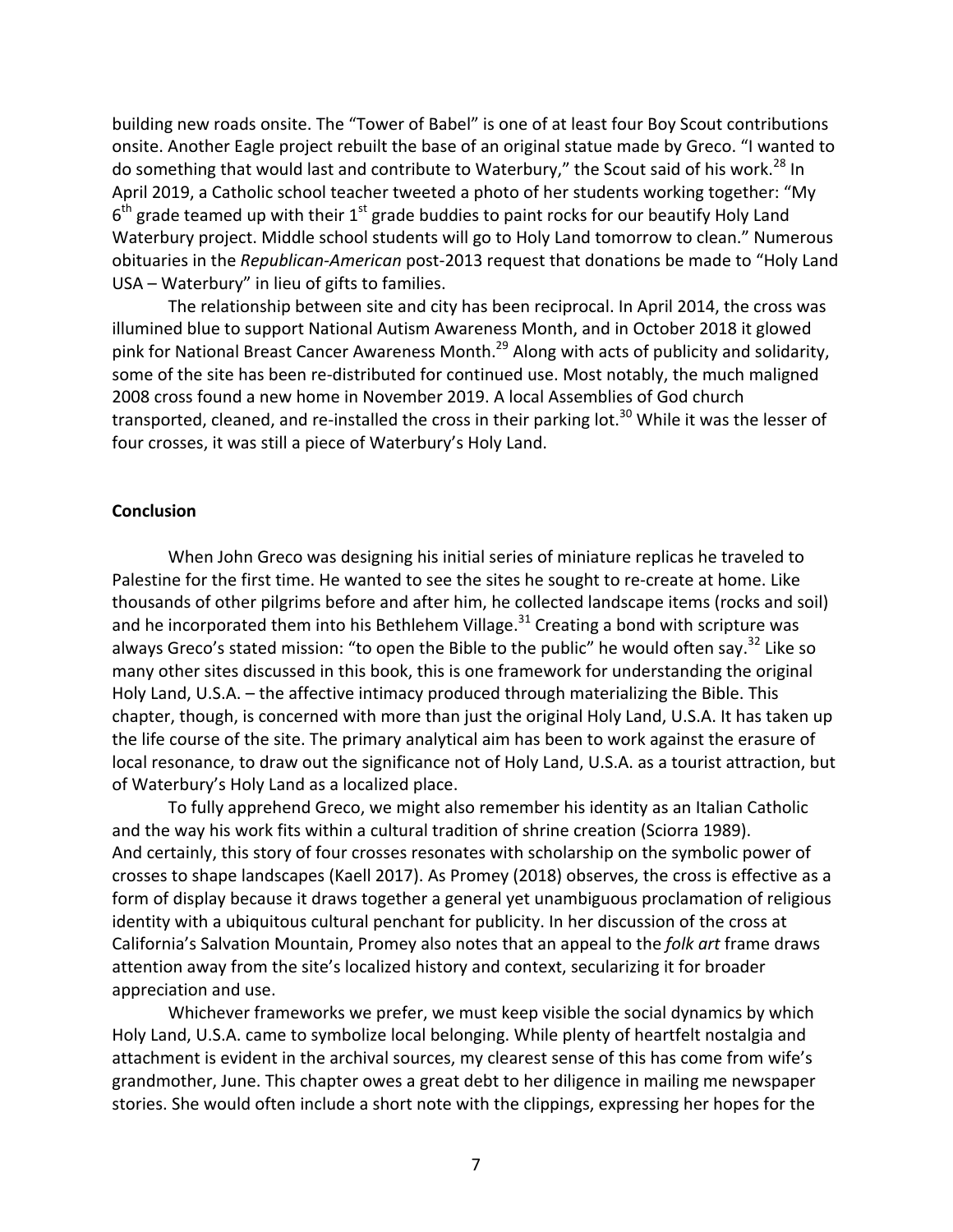site's (and, by extension, the city's) revival. Attached to a February 2017 story about the new cross being vandalized with spray paint, she lamented: "one step forward, two steps back." To accompany a May 2018 story about a new road being constructed onsite, she wrote: "I wish the message was Holy Land totally restored. By bits and pieces perhaps one day that will be the message." And, she cheered in a note included with an April 2019 story about the installation of a new welcome gate: "from all indications of the frequency of articles in the Rep-Am progress is being made on the reconstruction of the park. Good news!" Voices like June's, Joe Pisani's, the many letters to the editor, and even aspects of John Greco are so easily lost when we engage sites as *kitsch* or as *folk art*. Sites like Holy Land, U.S.A. are always also home places, bound in manifold ways to local lives.

# **Notes**

 

<sup>4</sup> "Lawyer Builds 12-acre Holy Land replica in Connecticut," The Boston Globe, October 13, 1975. <sup>5</sup> "'Holy Land' Draws 44,000 to Waterbury," The Hartford Courant, May 18, 1974.

- <sup>7</sup> "17-acre 'Holy Land' in Waterbury Nearly Finished," The New York Times, March 4, 1974.
- <sup>8</sup> "Connecticut Holy Land Seeks Help," The Boston Globe, October 14, 1986.
- $9$  Oral history interview with Frank Davino, August 5, 2013. Source:

http://frankdavino.com/tag/holy-land-usa/ (accessed January 4, 2020).

 $11$  See Campbell (2003).

<sup>12</sup> "Miniature Holy Land Undergoes Ordeal," The New York Times, August 20, 1977.

 $1$  This chapter is informed by our visit in December 2015, though the analysis focused largely on archival materials. I examined 45 news stories and 12 letters to the editor from the *Republican-American* (2008-2019), 37 news stories and one letter to the editor from regional (e.g., *Hartford Courant*) and national (e.g., *New York Times*) outlets, 1960-2018. The project archive for Holy Land, U.S.A. includes a diverse set of additional materials (e.g., visitor guidebooks). I am especially grateful to June Williams for her diligent contribution of sending me Holy Landrelated *Republican-American* stories.

 $2$  Silas Bronson Library (Waterbury, Connecticut) "Hall of Fame" biography.

 $3$  Interview with Ralph Giuliano for "HolyLand," a 20-minute promotional video produced for the non-profit Holy Land USA – Waterbury founded in 2013. Source:

https://vimeo.com/user3158424/review/92159554/359198587b (accessed January 4, 2020).

 $6$  "A Pilgrimage to Waterbury: where a lighted cross stood sentinel over a miniature Holy Land," *Connecticut Explored,* Summer 2008. 

<sup>&</sup>lt;sup>10</sup> "Waterbury 'Holy Land' Draws Crowds," The Catholic Transcript, August 13, 1971; "'Holy Land' Draws 44,000 to Waterbury," The Hartford Courant, May 18, 1974.

 $13$  The following account is compiled from the project's archival sources, as well as Maher (2015).

<sup>&</sup>lt;sup>14</sup> "7 protest demolition of 'Holy Land' park," The Journal News, July 10, 1988.

<sup>&</sup>lt;sup>15</sup> "Kitsch Crusade: Artists Rally for Holy Land," The New York Times, August 5, 1988.

<sup>&</sup>lt;sup>16</sup> "At Waterbury's Holy Land, a dream falls into decay," *The Hartford Courant*, September 28, 1988.